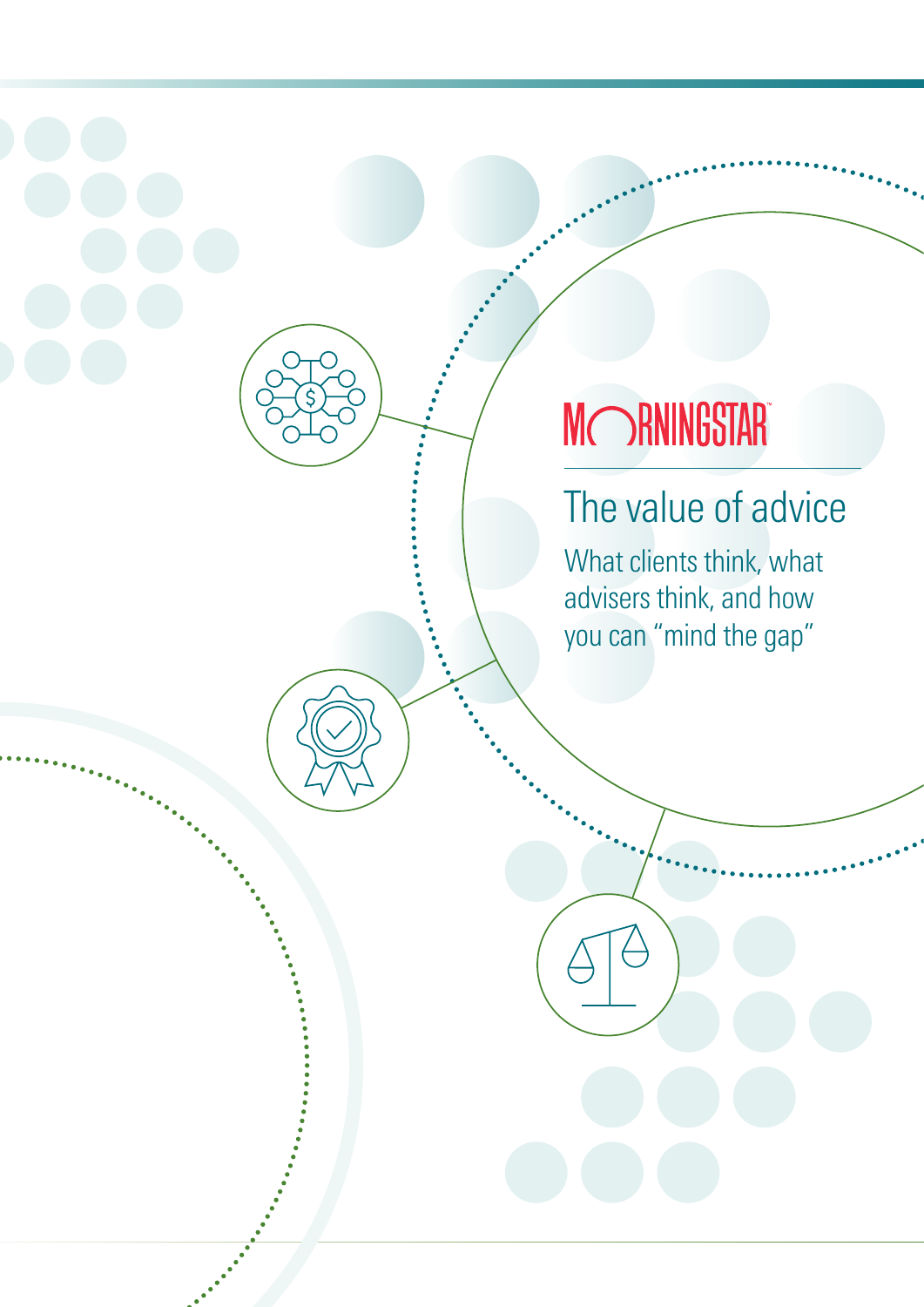## The value of advice: What clients think, what advisers think, and how you can "mind the gap"

#### Disconnected Expectations

Advisers can provide value to clients in many ways, from goal setting to tax planning to behavioural coaching. But how do clients perceive the value of these services?

Our research suggests that there's a difference between what clients value from their advisers and what advisers believe clients value. That disconnect can create problems on both sides of the relationship. For advisers, it's hard to build a long-term relationship if clients don't understand the value of the advice they're getting. And it can be frustrating for clients if it seems that their adviser isn't meeting their expectations.

While our results show that expectations around advice aren't always aligned, this gap can be overcome by understanding where the differences are and where the value lies in client/ adviser relationships.

## Measuring the Value of Advice

The industry consensus on why financial advice is valuable is different than it used to be. While an adviser's worth used to be simply based on the adviser's ability to beat a benchmark, it's now understood that an adviser's value is far better measured by the impact that their services can have on clients' financial outcomes. New metrics and research findings show that the interpersonal aspect of advice may have more impact on a person's finances than anything else. This outlook favours services like behavioural coaching—helping clients mitigate their biases and stay the course and personalised advice versus traditional selling points like maximising returns and asset allocation. Gamma<sup>1</sup>, a metric introduced by Morningstar's David Blanchett and Paul Kaplan, measures the additional expected retirement income achieved through wise financial-planning decisions, and many of these decisions are made with an adviser's assistance.

Morningstar's Gamma research demonstrates that making sound financial planning decisions in five areas—asset allocation, withdrawal strategy, guaranteed income products, tax-efficient allocation, and portfolio optimisation—can generate 29% more income on average for a retiree. Vanguard's Adviser's Alpha<sup>2</sup> is similar. It measures the value added, in basis points, by seven best practices in wealth management: asset allocation, cost-effective implementation, rebalancing, behavioural coaching, asset location, spending strategy, and total-return investing versus income investing. This research suggests that behavioural coaching is the single most impactful thing an adviser can do, adding, on average, 150 basis points. Emotions can be our own worst enemy, especially when the markets are volatile, and guidance from a behavioural coach can save us from panic selling and abandoning long-term financial plans.

Additional Morningstar research<sup>3</sup> found that offering clients personalised advice and using a combination of interventions—like increasing someone's contribution rate to 6% and retirement age to 67—can help 71.2% of households avoid extreme austerity and still have what they need when they retire. These findings aren't outliers: Numerous studies demonstrate that advisers can have a huge impact on client finances, but it's hard to say if these findings have been recognised and understood.



<sup>1</sup>Blanchett, David, and Kaplan, Paul. "Alpha, Beta, and Now…Gamma." The Journal of Retirement 1, no. 2 (Oct. 31, 2013): 29–45.

<sup>&</sup>lt;sup>2</sup> Kinniry, Francis M., Jaconetti, Colleen M., DiJoseph, Michael A., and Zilbering, Yan.

<sup>&</sup>quot;Putting a Value on Your Value: Quantifying Vanguard Advisor's Alpha." The Vanguard Group, 2014.

<sup>3</sup> Wendel, Steve. "Easing the Retirement Crisis." Morningstar, 2018.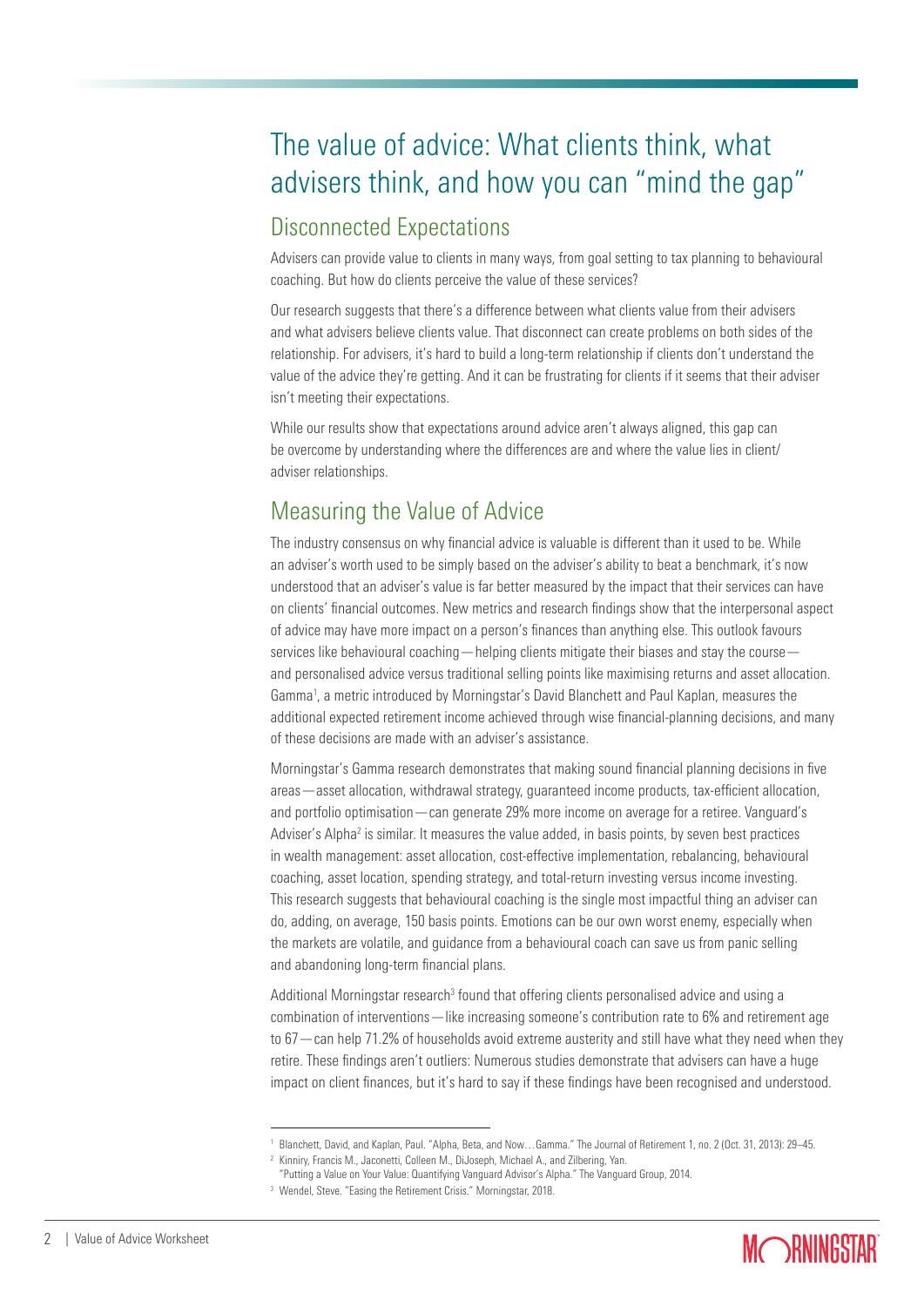#### Defining Adviser Value

Our study examined client perspectives on the value of working with a financial adviser and how that compared with what advisers thought clients value about working with financial advisers. In our survey, 693 clients ranked a set of common attributes (see Exhibit 1) in order of importance. We also surveyed advisers about these attributes; 161 responded, ranking the attributes in the order they thought clients found most valuable.

#### Exhibit 1: List of attributes

- $\blacktriangleright$  Helps me stay in control of my emotions
- $\blacktriangleright$  Has a good reputation and positive reviews
- Is knowledgeable on tax consequences of investing
- ▶ Can help me maximise my returns
- ▶ Is approachable and easy to talk to
- $\blacktriangleright$  Helps me reach my financial goals
- ▶ Is easy to get a hold of
- ▶ Has a clear fee structure so I know what I'm paying for
- **Inderstands me and my unique needs**
- ▶ Uses up-to-date technology
- Acts as a coach/mentor to keep me on track
- $\blacktriangleright$  Presents themselves in a professional manner
- $\triangleright$  Keeps my interests in focus with unbiased advice
- ▶ Communicates and explains financial concepts well
- Has the relevant skills and knowledge

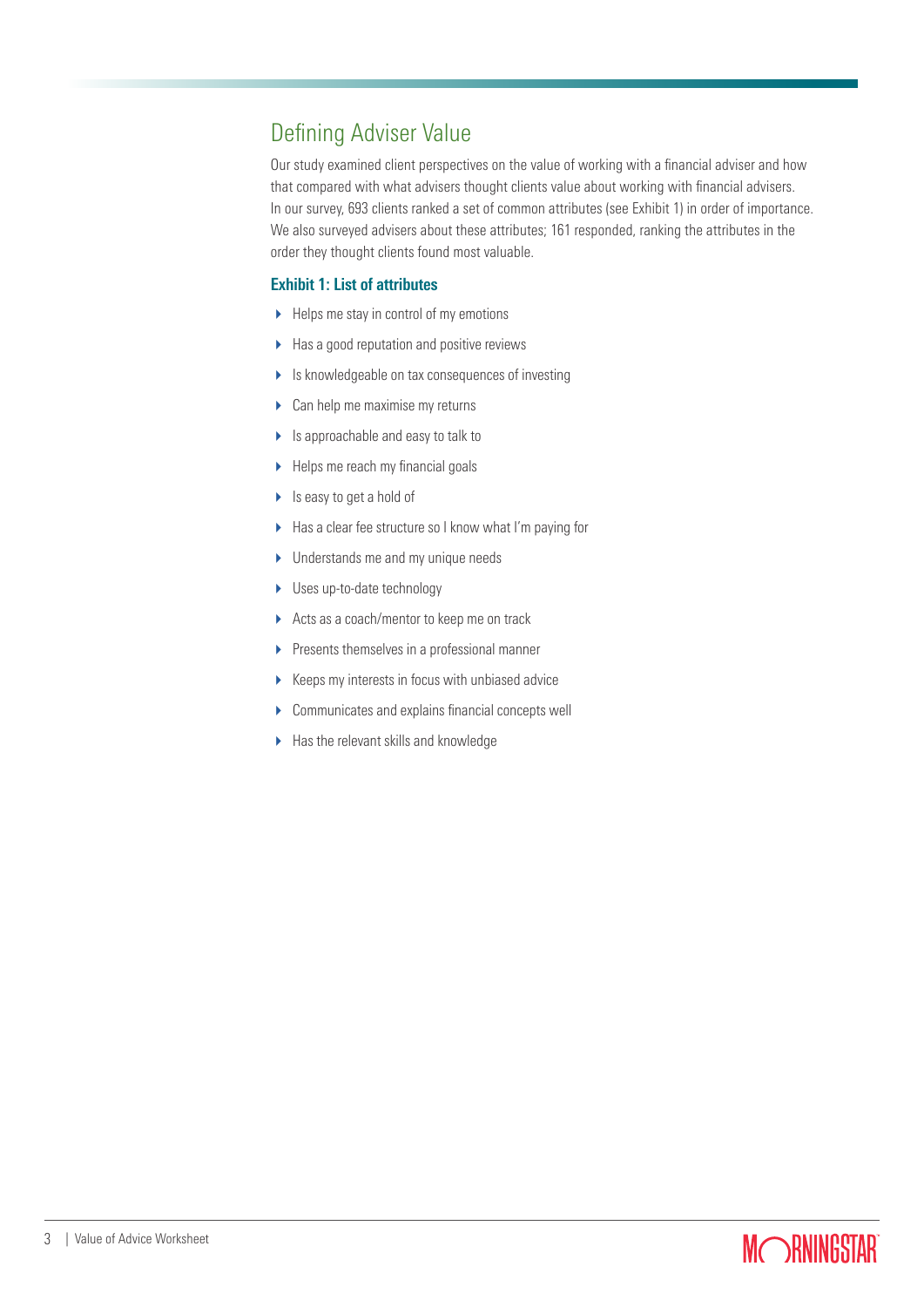#### Room for Improvement

After comparing the average ranking of each attribute between advisers and clients, we found some agreement between both groups on what attributes are important and valuable, but not strong agreement. The correlation<sup>4</sup> between both groups' average lists is about 0.46 — meaning there is a moderate relationship between the two lists. There are interesting disagreements on what's considered valuable, and this suggests that there are opportunities for advisers to better address clients' needs and educate clients on the real value of advice.

| <b>What Investors Value</b>                                   | Gap Rank                                      | <b>What Advisors Think Investors Value</b>              |
|---------------------------------------------------------------|-----------------------------------------------|---------------------------------------------------------|
| <b>HIGHER VALUE</b>                                           | 1 IS THE LARGEST GAP, 15 IS THE SMALLEST GAP  | HIGHER VALUE                                            |
|                                                               |                                               | Understands me and my unique needs                      |
| Helps me reach my financial goals                             | $\circled{13}$                                | Helps me reach my financial goals                       |
|                                                               |                                               |                                                         |
| Has the relevant skills and knowledge                         | $\circled{3}$                                 | Keeps my interests in focus with unbiased advice        |
| Communicates and explains financial concepts well             |                                               | Communicates and explains financial concepts well       |
| Can help me maximize my returns                               | $\begin{pmatrix} 12 \\ 15 \\ 6 \end{pmatrix}$ | Has the relevant skills and knowledge                   |
| Has a good reputation and positive reviews                    |                                               | Is approachable and easy to talk to                     |
| Is knowledgeable on tax consequences of investing             |                                               |                                                         |
| Understands me and my unique needs                            | $\begin{matrix} 9 \\ 7 \end{matrix}$          | Acts as a coach/mentor to keep me on track              |
| $\bullet$<br>Keeps my interests in focus with unbiased advice |                                               |                                                         |
| Has a clear fee structure so I know what I'm paying for       | $\binom{1}{1}$                                | Is easy to get a hold of                                |
| Is approachable and easy to talk to                           | $\left( \mathrm{1}\right)$<br>(4)             | Has a good reputation and positive reviews              |
| Is easy to get a hold of                                      | $\left( 10 \right)$<br>$\circled{6}$          | Has a clear fee structure so I know what I'm paying for |
| Presents themselves in a professional manner                  | $\left(\overline{14}\right)$                  | Helps me stay in control of my emotions                 |
| Acts as a coach/mentor to keep me on track                    |                                               | ٢<br>Is knowledgeable on tax consequences of investing  |
|                                                               |                                               | Presents themselves in a professional manner            |
| Uses up-to-date technology                                    |                                               | Can help me maximize my returns                         |
|                                                               | $\circled{2}$                                 |                                                         |
|                                                               | $\circled{5}$                                 |                                                         |
|                                                               |                                               |                                                         |
|                                                               |                                               | Uses up-to-date technology                              |
| Helps me stay in control of my emotions                       |                                               |                                                         |
| LOWER VALUE                                                   |                                               | LOWER VALUE                                             |

#### Exhibit 2: The impact of the master list

| <b>Largest Gaps Between Investors and Advisors</b> | <b>Smallest Gaps Between Investors and Advisors</b>    |  |
|----------------------------------------------------|--------------------------------------------------------|--|
| $(1)$ Can help me maximize my returns              | (15) Communicates and explains financial concepts well |  |
| $(2)$ Helps me stay in control of my emotions      | (14) Presents themselves in a professional manner      |  |
| (3) Understands me and my unique needs             | (13) Helps me reach my financial goals                 |  |

Source: Morningstar



<sup>4</sup> We calculated the Spearman rank-order correlation coefficient for this analysis.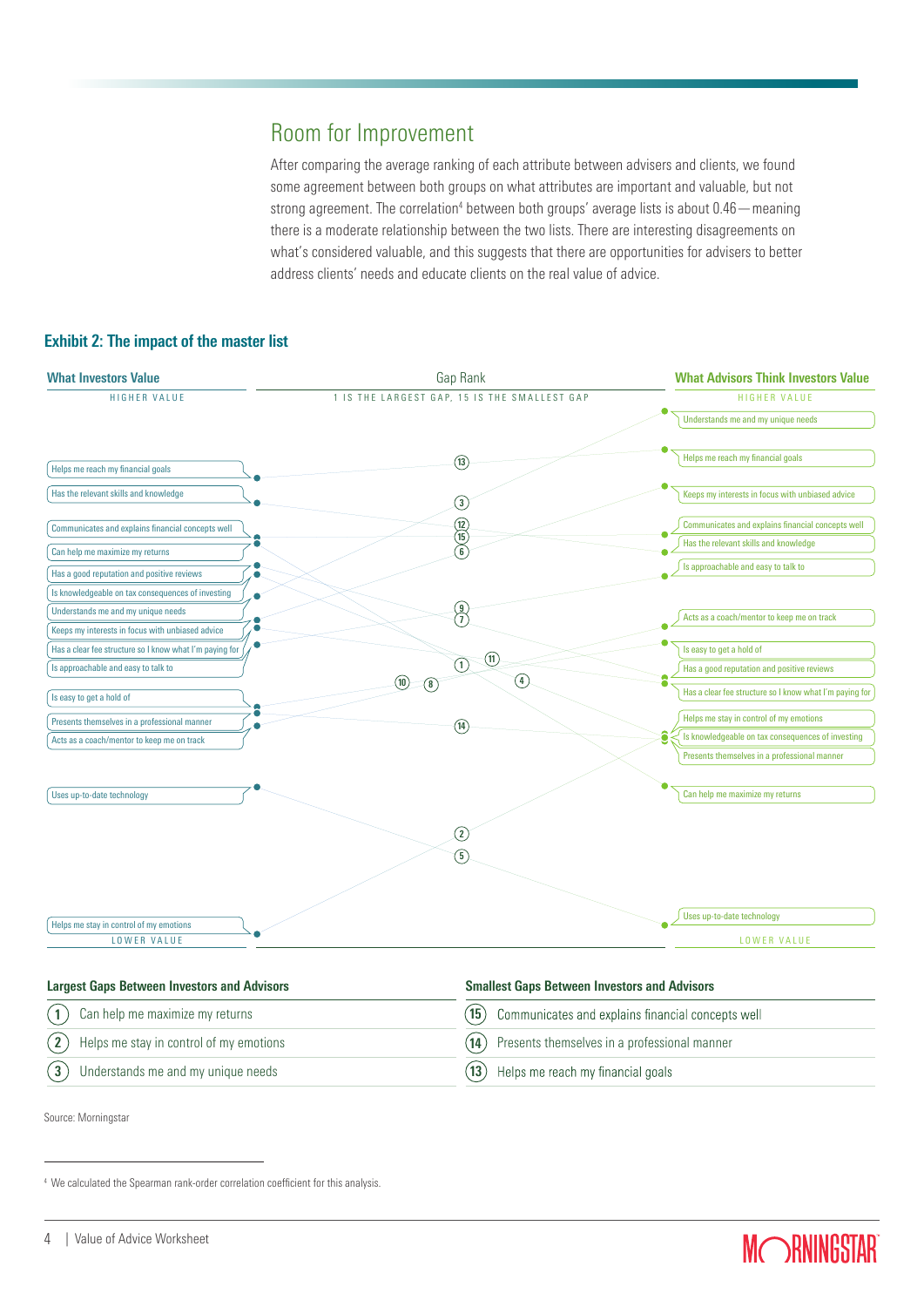## How Did the Goals Change?

Advisers and clients both place "Helps me reach my financial goals" in their top three most valuable attributes, but the other top attributes display different priorities. Clients valued the technical side of financial advice more than other benefits of advice—especially in the behavioural realm. "Helps me stay in control of my emotions," for example, is ranked last by clients even though research suggests that cognitive biases and other behavioural obstacles often inhibit clients from making sound financial decisions, especially when their emotions are running high.<sup>5</sup>

Behavioural coaching is one solution for common behavioural mistakes (such as panic selling in a market downturn) but it was all but ignored by the clients who took our survey. Given the numerous research findings suggesting that behavioural coaching is the single most impactful service an adviser can offer, there's obviously an opportunity for communication and education here.

## Advisers Emphasise Personalisation

Clients in our survey said maximising returns was a key part of the value of advice, while advisers said they thought clients valued personalisation and portfolios tailored to their unique needs. Advisers' emphasis on personalisation lines up with research that advocates for new approaches to investing, such as goals-based investing, which can result in 15% more client wealth.<sup>6</sup>

Even though personalisation or behavioural coaching may result in more overall wealth, our research suggests that clients do not see their value. This shouldn't surprise anyone.

For years, professional financial advice was promoted as a way to beat the market, and while financial and investing professionals might understand that this isn't the case, changing the "returns first" perception won't happen overnight.

## Communicating True Value

It's not enough for financial professionals to understand the value of advice beyond investment selection—clients must understand it as well. And advisers have a prime opportunity to educate their clients, show them the value of a broader, goals-based approach to investing, and build long-term trust that doesn't fall apart when the market swings.

Here's an example of how that could work: A client is three years away from retirement and on track to meet her goals, but she's still focused on maximising returns. A goals-based approach can help the adviser explain the trade-off inherent in maximising returns, specifically the possibility of added risk that could prevent her from reaching her financial goals. With proper communication, the adviser can help that client understand why a goals-based approach that reallocates her funds to low-risk investments is the better option in her specific situation, since it can increase her chances of success.

We tested variations on the wording of this attribute and got similar results, which suggests that the idea, not the wording, was what didn't resonate with individual clients.

#### What This Means for the Industry

It's easy to look at our results and think that clients are just behind the times, but in many ways their responses show that clients have internalised the industry's past tendency to over-emphasise returns and benchmark relative performance. Research shows that the interpersonal side of advice, which includes personalisation and behavioural coaching, can be the most valuable aspect of professional advice, and the industry needs to better articulate that. Returns aren't the end-all, be-all—modern advice is more coaching than stock-picking, and the short-term returns are only part of the picture.

Changing client perceptions won't be easy, but it's a challenge worth taking, both for client success and the success of professional advisers.



<sup>5</sup> We tested variations on the wording of this attribute and got similar results, which suggests that the idea, not the wording, was what didn't resonate with individual investors.

<sup>6</sup> Blanchett, David. "The Value of Goals-Based Financial Planning." Journal of Financial Planning 28, no. 6 (2015).